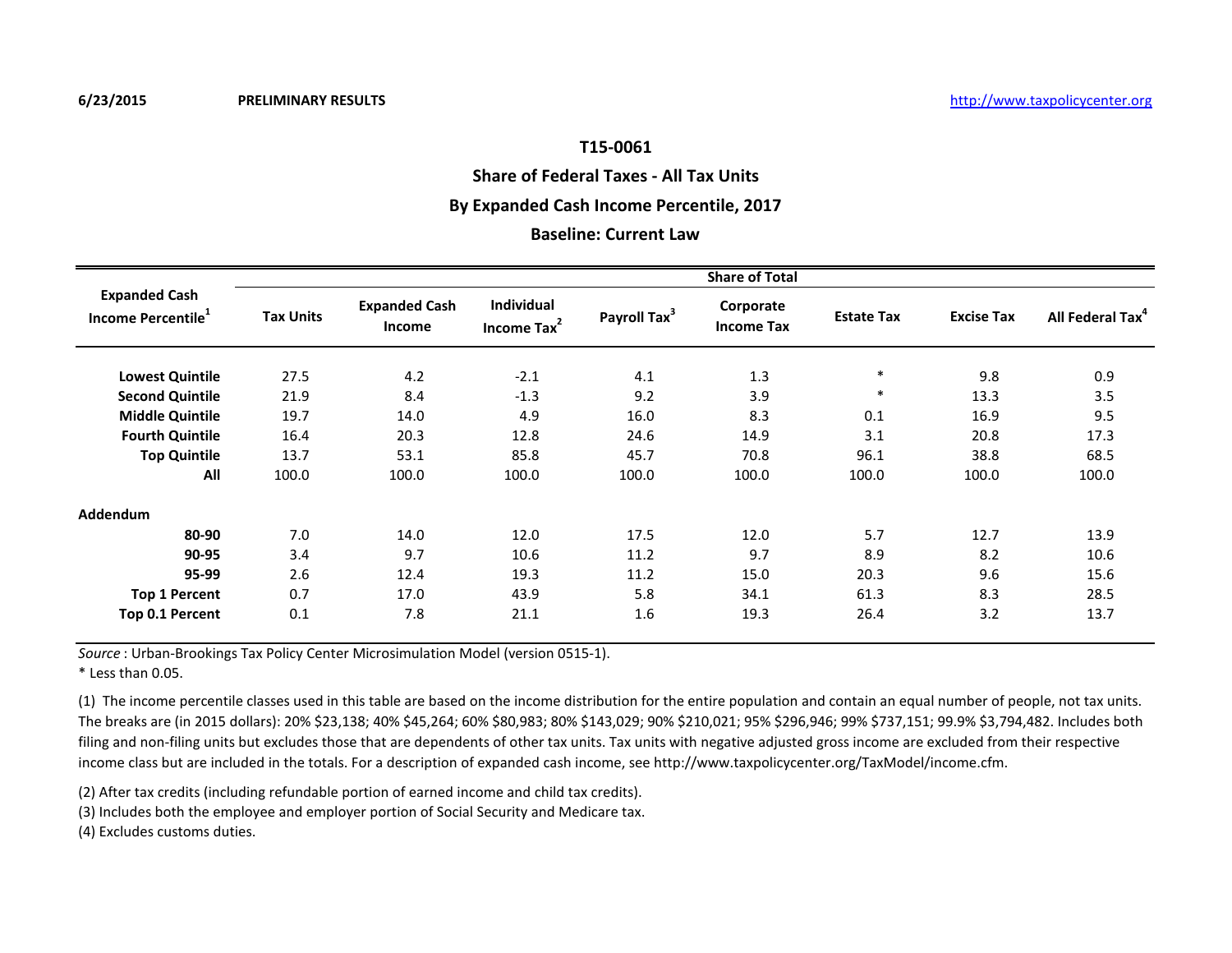#### **Share of Federal Taxes - All Tax Units**

### **By Expanded Cash Income Percentile Adjusted for Family Size, 2017**

### **Baseline: Current Law**

|                                                        | <b>Share of Total</b> |                                       |                              |                          |                                |                   |                   |                              |  |  |
|--------------------------------------------------------|-----------------------|---------------------------------------|------------------------------|--------------------------|--------------------------------|-------------------|-------------------|------------------------------|--|--|
| <b>Expanded Cash</b><br>Income Percentile <sup>1</sup> | <b>Tax Units</b>      | <b>Expanded Cash</b><br><b>Income</b> | Individual<br>Income Tax $2$ | Payroll Tax <sup>3</sup> | Corporate<br><b>Income Tax</b> | <b>Estate Tax</b> | <b>Excise Tax</b> | All Federal Tax <sup>4</sup> |  |  |
| <b>Lowest Quintile</b>                                 | 22.1                  | 3.2                                   | $-3.2$                       | 3.7                      | 1.0                            | $\ast$            | 7.8               | 0.1                          |  |  |
| <b>Second Quintile</b>                                 | 21.2                  | 7.1                                   | $-2.0$                       | 7.7                      | 2.6                            | $\ast$            | 12.1              | 2.5                          |  |  |
| <b>Middle Quintile</b>                                 | 19.9                  | 12.4                                  | 2.8                          | 14.2                     | 6.4                            | $\ast$            | 16.3              | 7.6                          |  |  |
| <b>Fourth Quintile</b>                                 | 18.6                  | 20.1                                  | 12.0                         | 24.7                     | 13.1                           | 0.2               | 20.6              | 16.7                         |  |  |
| <b>Top Quintile</b>                                    | 17.4                  | 57.2                                  | 90.4                         | 49.3                     | 76.1                           | 99.1              | 42.7              | 72.8                         |  |  |
| All                                                    | 100.0                 | 100.0                                 | 100.0                        | 100.0                    | 100.0                          | 100.0             | 100.0             | 100.0                        |  |  |
| <b>Addendum</b>                                        |                       |                                       |                              |                          |                                |                   |                   |                              |  |  |
| 80-90                                                  | 9.0                   | 15.2                                  | 13.1                         | 18.7                     | 13.0                           | 2.8               | 14.2              | 14.9                         |  |  |
| 90-95                                                  | 4.3                   | 10.6                                  | 11.6                         | 12.0                     | 10.9                           | 2.9               | 9.2               | 11.5                         |  |  |
| 95-99                                                  | 3.3                   | 13.7                                  | 20.7                         | 12.5                     | 16.9                           | 18.8              | 10.7              | 17.0                         |  |  |
| <b>Top 1 Percent</b>                                   | 0.8                   | 17.7                                  | 44.9                         | 6.1                      | 35.4                           | 74.6              | 8.6               | 29.4                         |  |  |
| Top 0.1 Percent                                        | 0.1                   | 8.2                                   | 22.0                         | 1.6                      | 20.3                           | 32.3              | 3.3               | 14.3                         |  |  |

*Source* : Urban-Brookings Tax Policy Center Microsimulation Model (version 0515-1).

\* Less than 0.05.

(1) The income percentile classes used in this table are based on the income distribution for the entire population and contain an equal number of people, not tax units. The incomes used are adjusted for family size by dividing by the square root of the number of people in the tax unit. The resulting percentile breaks are (in 2015 dollars): 20% \$16,140; 40% \$30,246; 60% \$52,236; 80% \$86,897; 90% \$126,027; 95% \$175,764; 99% \$421,189; 99.9% \$2,183,693. Includes both filing and non-filing units but excludes those that are dependents of other tax units. Tax units with negative adjusted gross income are excluded from their respective income class but are included in the totals. For a description of expanded cash income, see http://www.taxpolicycenter.org/TaxModel/income.cfm.

(2) After tax credits (including refundable portion of earned income and child tax credits).

(3) Includes both the employee and employer portion of Social Security and Medicare tax.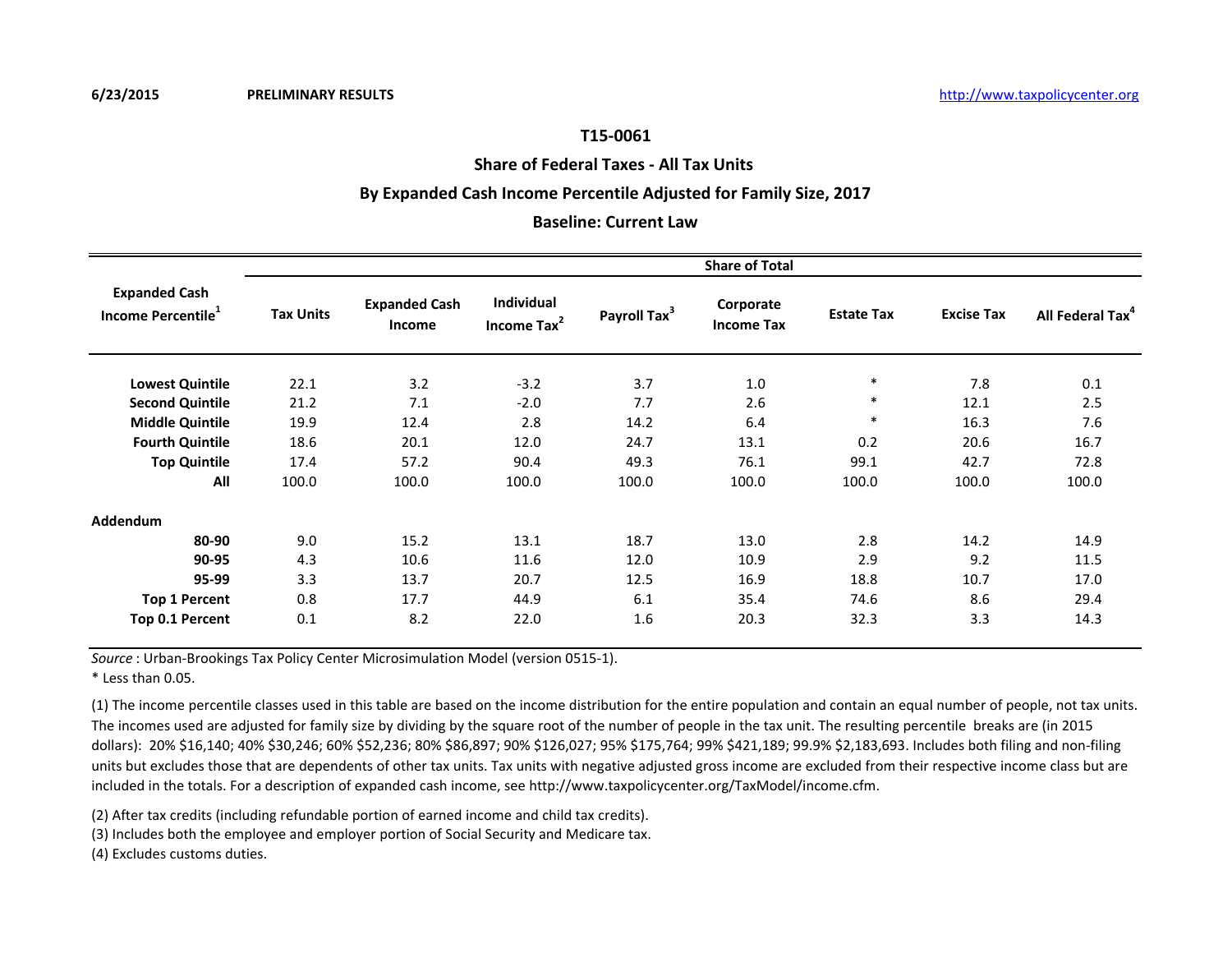## **Share of Federal Taxes - Single Tax Units**

## **By Expanded Cash Income Percentile Adjusted for Family Size, 2017**

#### **Baseline: Current Law**

|                                                        | <b>Share of Total</b> |                                |                                            |                          |                                |                   |                   |                              |  |  |
|--------------------------------------------------------|-----------------------|--------------------------------|--------------------------------------------|--------------------------|--------------------------------|-------------------|-------------------|------------------------------|--|--|
| <b>Expanded Cash</b><br>Income Percentile <sup>1</sup> | <b>Tax Units</b>      | <b>Expanded Cash</b><br>Income | <b>Individual</b><br>Income $\text{Tax}^2$ | Payroll Tax <sup>3</sup> | Corporate<br><b>Income Tax</b> | <b>Estate Tax</b> | <b>Excise Tax</b> | All Federal Tax <sup>+</sup> |  |  |
| <b>Lowest Quintile</b>                                 | 29.4                  | 6.4                            | $-2.6$                                     | 6.5                      | 2.0                            | $\ast$            | 14.9              | 2.3                          |  |  |
| <b>Second Quintile</b>                                 | 25.2                  | 13.2                           | 0.9                                        | 11.3                     | 5.7                            | $\ast$            | 18.9              | 6.2                          |  |  |
| <b>Middle Quintile</b>                                 | 20.1                  | 18.7                           | 9.0                                        | 19.9                     | 12.3                           | $\ast$            | 21.2              | 13.8                         |  |  |
| <b>Fourth Quintile</b>                                 | 14.7                  | 22.6                           | 21.0                                       | 27.2                     | 19.1                           | 0.2               | 19.7              | 22.4                         |  |  |
| <b>Top Quintile</b>                                    | 9.9                   | 39.1                           | 71.8                                       | 34.8                     | 60.0                           | 99.1              | 25.0              | 55.0                         |  |  |
| All                                                    | 100.0                 | 100.0                          | 100.0                                      | 100.0                    | 100.0                          | 100.0             | 100.0             | 100.0                        |  |  |
| <b>Addendum</b>                                        |                       |                                |                                            |                          |                                |                   |                   |                              |  |  |
| 80-90                                                  | 5.8                   | 13.8                           | 16.6                                       | 16.4                     | 15.8                           | 2.7               | 11.4              | 15.8                         |  |  |
| 90-95                                                  | 2.2                   | 7.5                            | 10.3                                       | 8.3                      | 9.8                            | 2.9               | 5.2               | 9.1                          |  |  |
| 95-99                                                  | 1.5                   | 8.4                            | 15.4                                       | 7.4                      | 11.9                           | 20.1              | 5.1               | 11.6                         |  |  |
| <b>Top 1 Percent</b>                                   | 0.3                   | 9.5                            | 29.4                                       | 2.7                      | 22.4                           | 73.5              | 3.3               | 18.5                         |  |  |
| Top 0.1 Percent                                        | 0.0                   | 4.9                            | 16.0                                       | 0.7                      | 14.7                           | 29.3              | 1.4               | 9.9                          |  |  |

*Source* : Urban-Brookings Tax Policy Center Microsimulation Model (version 0515-1).

\* Less than 0.05.

(1) The income percentile classes used in this table are based on the income distribution for the entire population and contain an equal number of people, not tax units. The incomes used are adjusted for family size by dividing by the square root of the number of people in the tax unit. The resulting percentile breaks are (in 2015 dollars): 20% \$16,140; 40% \$30,246; 60% \$52,236; 80% \$86,897; 90% \$126,027; 95% \$175,764; 99% \$421,189; 99.9% \$2,183,693. Includes both filing and non-filing units but excludes those that are dependents of other tax units. Tax units with negative adjusted gross income are excluded from their respective income class but are included in the totals. For a description of expanded cash income, see http://www.taxpolicycenter.org/TaxModel/income.cfm.

(2) After tax credits (including refundable portion of earned income and child tax credits).

(3) Includes both the employee and employer portion of Social Security and Medicare tax.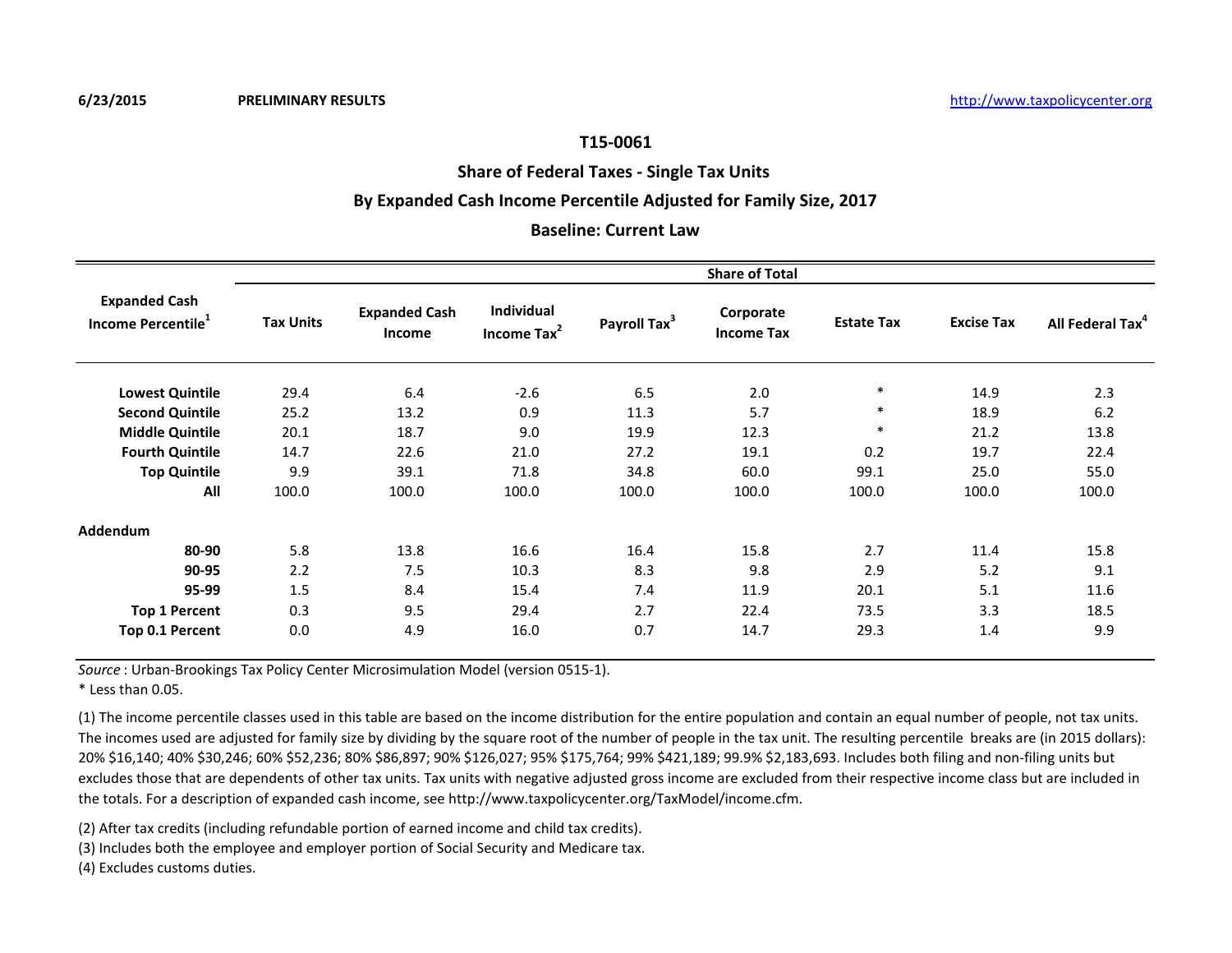## **Share of Federal Taxes - Married Tax Units, Filing Jointly**

## **By Expanded Cash Income Percentile Adjusted for Family Size, 2017**

#### **Baseline: Current Law**

|                                                        |                  | <b>Share of Total</b>                 |                                              |                          |                                |                   |                   |                              |  |  |  |
|--------------------------------------------------------|------------------|---------------------------------------|----------------------------------------------|--------------------------|--------------------------------|-------------------|-------------------|------------------------------|--|--|--|
| <b>Expanded Cash</b><br>Income Percentile <sup>1</sup> | <b>Tax Units</b> | <b>Expanded Cash</b><br><b>Income</b> | <b>Individual</b><br>Income Tax <sup>2</sup> | Payroll Tax <sup>3</sup> | Corporate<br><b>Income Tax</b> | <b>Estate Tax</b> | <b>Excise Tax</b> | All Federal Tax <sup>4</sup> |  |  |  |
| <b>Lowest Quintile</b>                                 | 8.3              | 0.9                                   | $-1.0$                                       | 1.2                      | 0.3                            | $\ast$            | 2.0               | 0.0                          |  |  |  |
| <b>Second Quintile</b>                                 | 11.3             | 2.8                                   | $-0.9$                                       | 3.4                      | 1.0                            | $\ast$            | 5.3               | 0.8                          |  |  |  |
| <b>Middle Quintile</b>                                 | 18.7             | 8.1                                   | 1.0                                          | 9.6                      | 3.5                            | 0.2               | 12.0              | 4.3                          |  |  |  |
| <b>Fourth Quintile</b>                                 | 27.0             | 18.8                                  | 8.3                                          | 23.9                     | 10.6                           | 0.2               | 21.7              | 13.7                         |  |  |  |
| <b>Top Quintile</b>                                    | 33.8             | 69.3                                  | 92.6                                         | 61.5                     | 83.9                           | 98.9              | 58.4              | 81.0                         |  |  |  |
| All                                                    | 100.0            | 100.0                                 | 100.0                                        | 100.0                    | 100.0                          | 100.0             | 100.0             | 100.0                        |  |  |  |
| Addendum                                               |                  |                                       |                                              |                          |                                |                   |                   |                              |  |  |  |
| 80-90                                                  | 16.0             | 16.7                                  | 11.6                                         | 21.5                     | 12.2                           | 0.5               | 17.4              | 14.8                         |  |  |  |
| 90-95                                                  | 8.8              | 12.9                                  | 11.6                                         | 15.1                     | 11.8                           | 1.0               | 12.8              | 12.7                         |  |  |  |
| 95-99                                                  | 7.2              | 17.4                                  | 22.0                                         | 16.6                     | 19.7                           | 8.7               | 15.5              | 19.8                         |  |  |  |
| <b>Top 1 Percent</b>                                   | 1.8              | 22.3                                  | 47.4                                         | 8.3                      | 40.3                           | 88.8              | 12.8              | 33.7                         |  |  |  |
| Top 0.1 Percent                                        | 0.2              | 9.8                                   | 22.2                                         | 2.2                      | 21.8                           | 59.3              | 4.7               | 15.6                         |  |  |  |

*Source* : Urban-Brookings Tax Policy Center Microsimulation Model (version 0515-1).

\* Less than 0.05.

(1) The income percentile classes used in this table are based on the income distribution for the entire population and contain an equal number of people, not tax units. The incomes used are adjusted for family size by dividing by the square root of the number of people in the tax unit. The resulting percentile breaks are (in 2015 dollars): 20% \$16,140; 40% \$30,246; 60% \$52,236; 80% \$86,897; 90% \$126,027; 95% \$175,764; 99% \$421,189; 99.9% \$2,183,693. Includes both filing and non-filing units but excludes those that are dependents of other tax units. Tax units with negative adjusted gross income are excluded from their respective income class but are included in the totals. For a description of expanded cash income, see http://www.taxpolicycenter.org/TaxModel/income.cfm.

(2) After tax credits (including refundable portion of earned income and child tax credits).

(3) Includes both the employee and employer portion of Social Security and Medicare tax.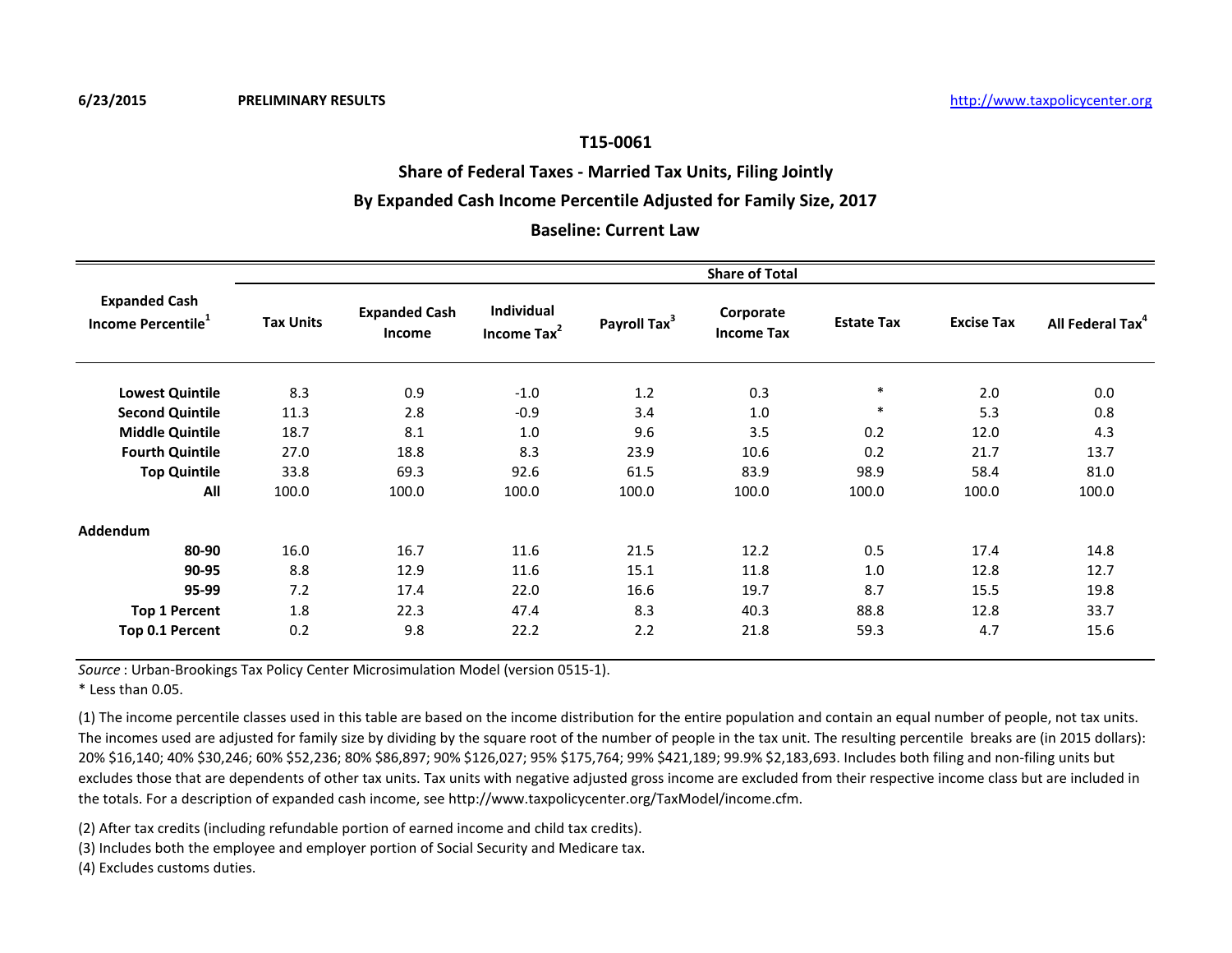**Share of Federal Taxes - Head of Household Tax Units**

# **By Expanded Cash Income Percentile Adjusted for Family Size, 2017**

### **Baseline: Current Law**

|                                                        | <b>Share of Total</b> |                                |                              |                          |                                |                   |                   |                              |  |  |
|--------------------------------------------------------|-----------------------|--------------------------------|------------------------------|--------------------------|--------------------------------|-------------------|-------------------|------------------------------|--|--|
| <b>Expanded Cash</b><br>Income Percentile <sup>1</sup> | <b>Tax Units</b>      | <b>Expanded Cash</b><br>Income | Individual<br>Income Tax $2$ | Payroll Tax <sup>3</sup> | Corporate<br><b>Income Tax</b> | <b>Estate Tax</b> | <b>Excise Tax</b> | All Federal Tax <sup>4</sup> |  |  |
| <b>Lowest Quintile</b>                                 | 30.5                  | 10.2                           | n/a                          | 11.5                     | 5.7                            | $\ast$            | 17.9              | $-7.6$                       |  |  |
| <b>Second Quintile</b>                                 | 30.4                  | 20.9                           | n/a                          | 23.5                     | 12.4                           | $\ast$            | 28.0              | 7.4                          |  |  |
| <b>Middle Quintile</b>                                 | 21.7                  | 25.5                           | n/a                          | 26.1                     | 19.6                           | $\ast$            | 23.6              | 24.5                         |  |  |
| <b>Fourth Quintile</b>                                 | 12.3                  | 22.4                           | n/a                          | 23.6                     | 22.3                           | 0.1               | 17.6              | 31.8                         |  |  |
| <b>Top Quintile</b>                                    | 4.9                   | 21.1                           | n/a                          | 15.2                     | 39.7                           | 99.8              | 12.8              | 43.9                         |  |  |
| All                                                    | 100.0                 | 100.0                          | n/a                          | 100.0                    | 100.0                          | 100.0             | 100.0             | 100.0                        |  |  |
| Addendum                                               |                       |                                |                              |                          |                                |                   |                   |                              |  |  |
| 80-90                                                  | 3.1                   | 8.4                            | n/a                          | 8.7                      | 11.8                           | 22.3              | 6.1               | 14.5                         |  |  |
| 90-95                                                  | 1.1                   | 4.2                            | n/a                          | 3.4                      | 5.7                            | 11.5              | 2.8               | 7.8                          |  |  |
| 95-99                                                  | 0.6                   | 3.5                            | n/a                          | 2.0                      | 6.1                            | 14.7              | 2.1               | 7.3                          |  |  |
| <b>Top 1 Percent</b>                                   | 0.1                   | 5.1                            | n/a                          | 1.1                      | 16.1                           | 51.3              | 1.7               | 14.2                         |  |  |
| Top 0.1 Percent                                        | 0.0                   | 2.8                            | n/a                          | 0.4                      | 11.0                           | 27.7              | 0.7               | 8.3                          |  |  |

*Source* : Urban-Brookings Tax Policy Center Microsimulation Model (version 0515-1).

\* Less than 0.05.

n/a: Since the total individual income tax paid by head of households tax units is small in absolute value, the shares paid by each income class can be misleading and are therefore not shown in this analysis.

(1) The income percentile classes used in this table are based on the income distribution for the entire population and contain an equal number of people, not tax units. The incomes used are adjusted for family size by dividing by the square root of the number of people in the tax unit. The resulting percentile breaks are (in 2015 dollars): 20% \$16,140; 40% \$30,246; 60% \$52,236; 80% \$86,897; 90% \$126,027; 95% \$175,764; 99% \$421,189; 99.9% \$2,183,693. Includes both filing and non-filing units but excludes those that are dependents of other tax units. Tax units with negative adjusted gross income are excluded from their respective income class but are included in the totals. For a description of expanded cash income, see http://www.taxpolicycenter.org/TaxModel/income.cfm.

(2) After tax credits (including refundable portion of earned income and child tax credits).

(3) Includes both the employee and employer portion of Social Security and Medicare tax.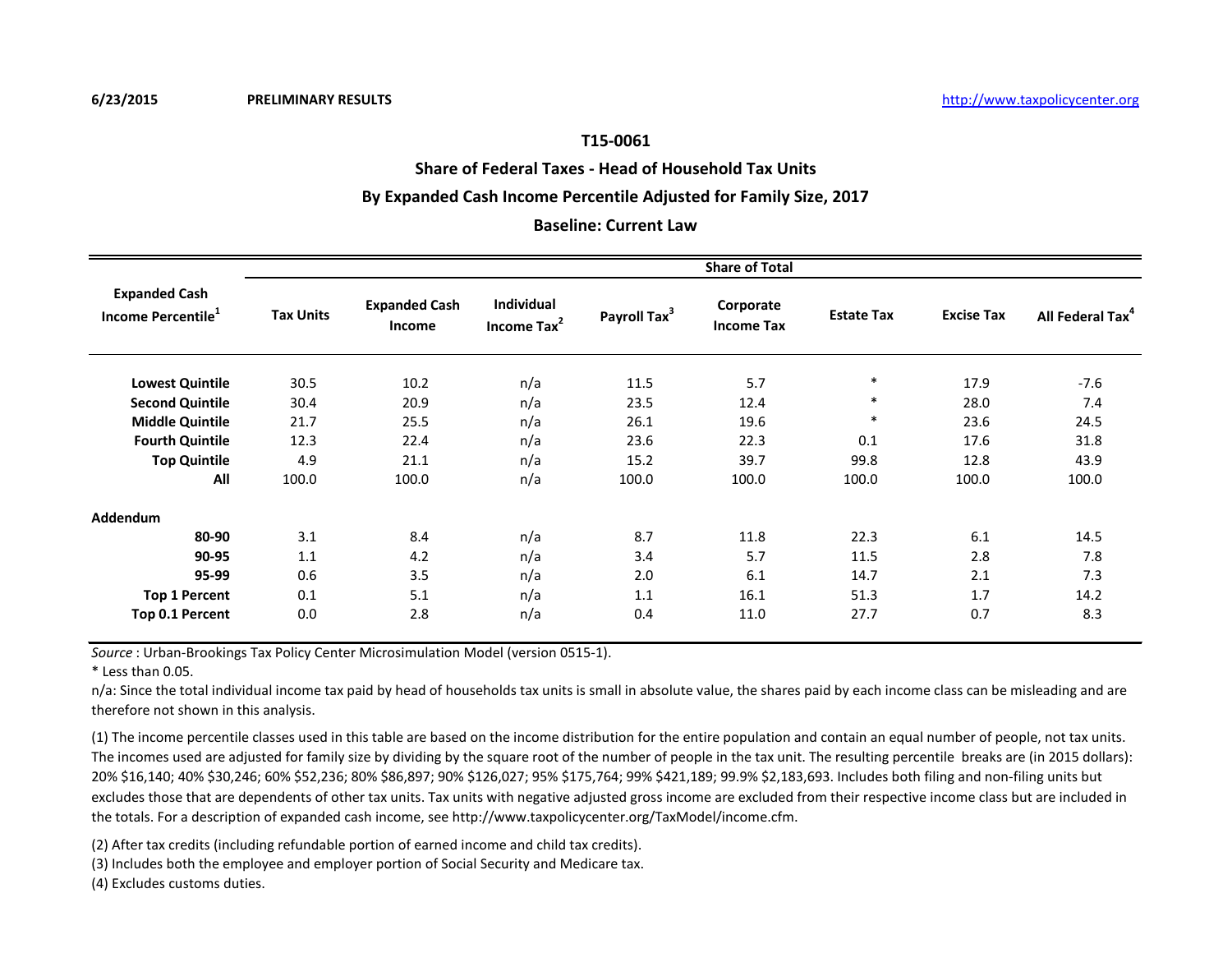## **Share of Federal Taxes - Tax Units with Children**

## **By Expanded Cash Income Percentile Adjusted for Family Size, 2017**

### **Baseline: Current Law**

|                                                        | <b>Share of Total</b> |                                |                                       |                          |                                |                   |                   |                              |  |  |
|--------------------------------------------------------|-----------------------|--------------------------------|---------------------------------------|--------------------------|--------------------------------|-------------------|-------------------|------------------------------|--|--|
| <b>Expanded Cash</b><br>Income Percentile <sup>1</sup> | <b>Tax Units</b>      | <b>Expanded Cash</b><br>Income | Individual<br>Income Tax <sup>2</sup> | Payroll Tax <sup>3</sup> | Corporate<br><b>Income Tax</b> | <b>Estate Tax</b> | <b>Excise Tax</b> | All Federal Tax <sup>4</sup> |  |  |
| <b>Lowest Quintile</b>                                 | 20.5                  | 3.1                            | $-6.9$                                | 3.9                      | 1.2                            | $\ast$            | 6.8               | $-1.3$                       |  |  |
| <b>Second Quintile</b>                                 | 20.5                  | 6.7                            | $-5.5$                                | 8.6                      | 2.8                            | $\ast$            | 11.8              | 1.6                          |  |  |
| <b>Middle Quintile</b>                                 | 20.1                  | 12.0                           | 0.8                                   | 14.8                     | 5.9                            | ∗                 | 15.6              | 7.3                          |  |  |
| <b>Fourth Quintile</b>                                 | 19.6                  | 20.0                           | 10.3                                  | 25.5                     | 12.1                           | 0.1               | 20.6              | 16.8                         |  |  |
| <b>Top Quintile</b>                                    | 18.7                  | 58.2                           | 101.4                                 | 46.9                     | 77.3                           | 99.6              | 44.8              | 75.4                         |  |  |
| All                                                    | 100.0                 | 100.0                          | 100.0                                 | 100.0                    | 100.0                          | 100.0             | 100.0             | 100.0                        |  |  |
| Addendum                                               |                       |                                |                                       |                          |                                |                   |                   |                              |  |  |
| 80-90                                                  | 9.5                   | 14.8                           | 12.5                                  | 18.1                     | 11.7                           | 0.6               | 13.6              | 14.6                         |  |  |
| 90-95                                                  | 4.5                   | 10.2                           | 11.9                                  | 10.8                     | 9.9                            | 0.6               | 9.1               | 11.2                         |  |  |
| 95-99                                                  | 3.8                   | 14.2                           | 24.6                                  | 11.6                     | 16.7                           | 10.3              | 11.6              | 18.2                         |  |  |
| <b>Top 1 Percent</b>                                   | 1.0                   | 19.0                           | 52.3                                  | 6.4                      | 38.9                           | 88.1              | 10.5              | 31.5                         |  |  |
| Top 0.1 Percent                                        | 0.1                   | 8.3                            | 23.5                                  | 1.7                      | 22.5                           | 59.8              | 3.9               | 14.3                         |  |  |

*Source* : Urban-Brookings Tax Policy Center Microsimulation Model (version 0515-1).

 $*$  Less than  $0.05$ .

*Notes*: Tax units with children are those claiming an exemption for children at home or away from home.

(1) The income percentile classes used in this table are based on the income distribution for the entire population and contain an equal number of people, not tax units. The incomes used are adjusted for family size by dividing by the square root of the number of people in the tax unit. The resulting percentile breaks are (in 2015 dollars): 20% \$16,140; 40% \$30,246; 60% \$52,236; 80% \$86,897; 90% \$126,027; 95% \$175,764; 99% \$421,189; 99.9% \$2,183,693. Includes both filing and non-filing units but excludes those that are dependents of other tax units. Tax units with negative adjusted gross income are excluded from their respective income class but are included in the totals. For a description of expanded cash income, see http://www.taxpolicycenter.org/TaxModel/income.cfm.

(2) After tax credits (including refundable portion of earned income and child tax credits).

(3) Includes both the employee and employer portion of Social Security and Medicare tax.